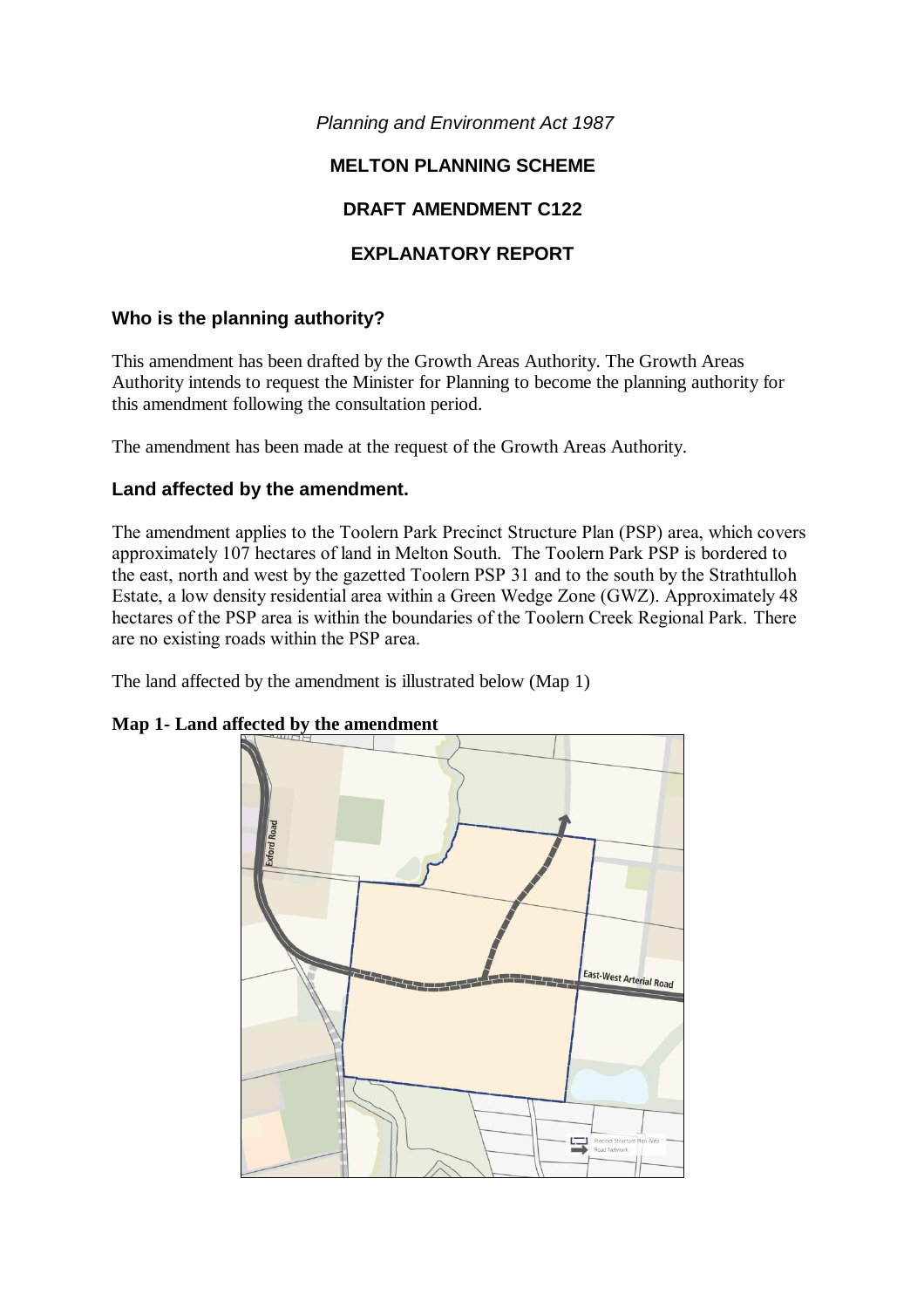## **What the amendment does.**

The amendment proposes to:

- Incorporate the Toolern Park Precinct Structure Plan (PSP) into the Melton Planning Scheme by listing the document in the Schedule to Clause 81.01.
- Introduce and apply Schedule 6 to the Urban Growth Zone (UGZ6) to land in the amendment area. The schedule sets out the land use and development controls for the precinct. The schedule requires land use and development within the amendment area to be generally in accordance with the Toolern Park Precinct Structure Plan.
- Rezone land from Urban Floodway Zone (UFZ) to Urban Growth Zone Schedule 6 (UGZ6) as shown on the attached planning scheme maps.
- Apply the Residential 1 Zone (R1Z) and Public Park and Recreation Zone (PPRZ) to land within the amendment area.
- Delete Environmental Significance Overlay Schedule 1 and Schedule 2 where they apply to land within the amendment area.
- Provides for public open space contributions for land in the Toolern Park Precinct Structure Plan when land is subdivided by amending the Schedule to Clause 52.01 to provide land or cash payment for public open space.
- Update the Schedule to Clause 61.03 to reflect the planning scheme map changes.

## **Strategic assessment of the amendment**

## *Why is the amendment required?*

The amendment area was initially contemplated as forming part of PSP 31 (gazetted in November 2010) but was omitted from the exhibited plan due to its location outside the Urban Growth Boundary (UGB) until the approval of amendment VC68 in August 2010. The land represents a logical extension to the urban area approved under the Toolern PSP and an amendment is required to incorporate the Toolern Park PSP into the Planning Scheme and introduce the statutory tools to allow for the development of the precinct.

As a result of the early uncertainty as to whether the land would be included within the Toolern PSP, the amendment area was included within the Toolern Native Vegetation Precinct Plan (NVPP) and draft Integrated Water Management Strategy, thus avoiding the need for separate documents to be prepared as part of the Toolern Park PSP process.

The draft West Growth Corridor Plan identifies the land as 'Residential' and 'Existing Open Space', with an 'Arterial Road' running east-west through the precinct.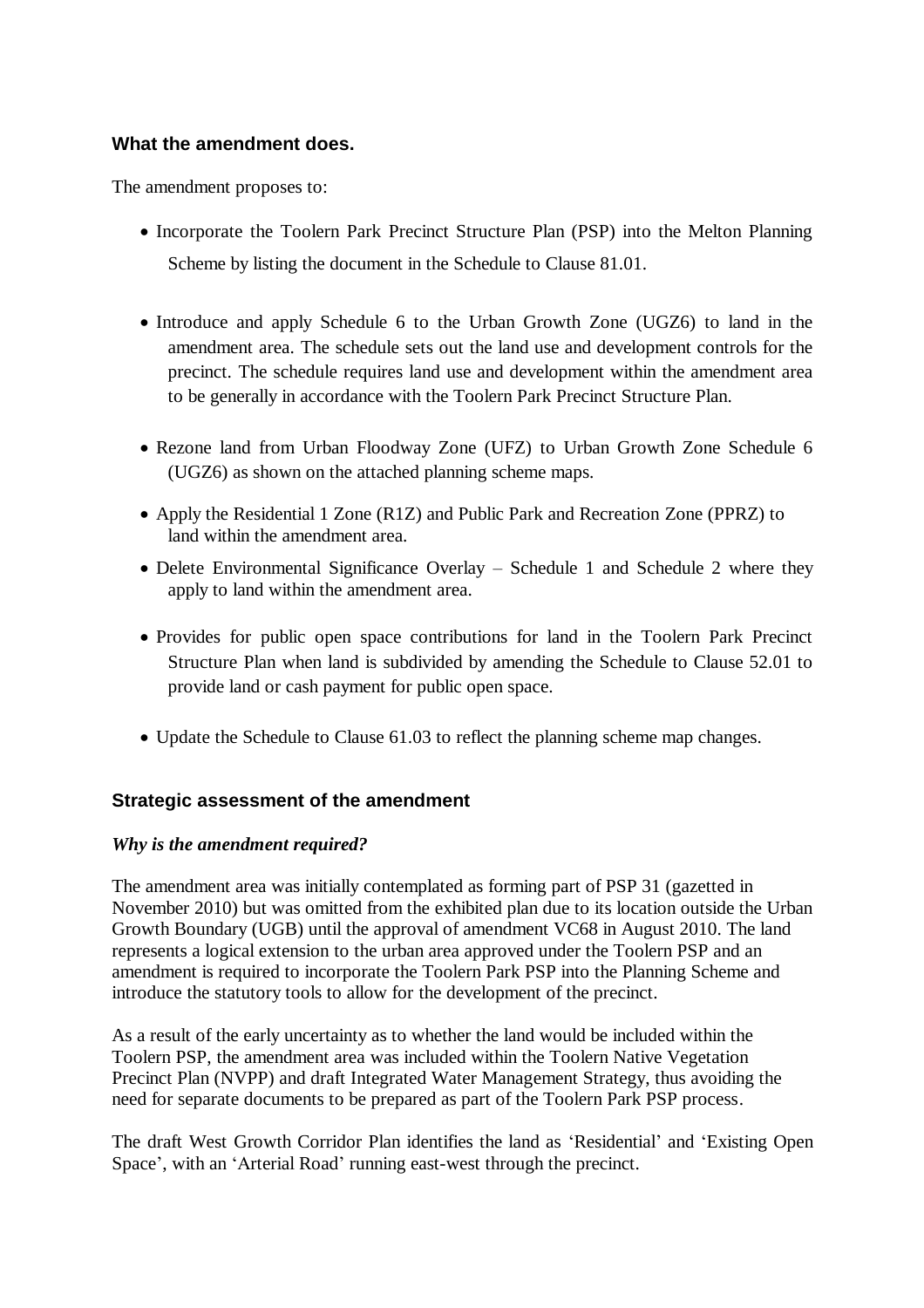# *How does the amendment implement the objectives of planning in Victoria?*

The amendment implements the objectives of planning in Victoria under Section 4 of the Planning and Environment Act 1987 through a Precinct Structure Plan and associated statutory tools that have been prepared to facilitate development that:

- Provides for the fair, orderly, economic and sustainable use of land identified for urban purposes through a logical and practical urban structure.
- Secures a pleasant, efficient and safe working, living and recreational environment for new and existing residents and visitors to Victoria through the development of an urban structure that provides:
	- o pedestrian and vehicular connections to surrounding neighbourhoods;
	- o a high level of amenity and access to sporting and passive recreation areas;
	- o opportunities for passive surveillance through a range of guidelines and requirements in the PSP
- Conserves and enhance areas of aesthetic interest (e.g. the Toolern Creek corridor) through guidelines and requirements in the PSP. Sites of Aboriginal cultural value have been identified in the PSP. An approved Cultural Heritage Management Plan will be required to be submitted to the responsible authority before a planning permit can be issued for a high impact development (listed under the Aboriginal Heritage Regulations 2007). Growling Grass Frog habitat will be managed through the implementation of a Conservation Management Plan for the species.
- Protects public utilities and other assets and enable the orderly provision and coordination of public utilities and other facilities for the benefit of the community. The urban structure will take advantage of available capacity in existing public utilities and has been prepared in line with the Integrated Water Management Plan prepared for the Toolern PSP. Staging will follow the development of land in the same ownership to the north.
- Balances the present and future interests of all Victorians by planning a new urban area of high amenity, with good access to services and recreation facilities.

## *How does the amendment address the environmental effects and any relevant social and economic effects?*

## *Environmental effects*

The amendment provides for an urban structure that will encourage positive environmental effects by:

- Providing options for alternative modes of transport via walking, cycling and nearby bus links, therefore reducing carbon emissions.
- Supporting a subdivision layout with appropriate solar orientation to reduce reliance on fossil fuels for heating, cooling and lighting.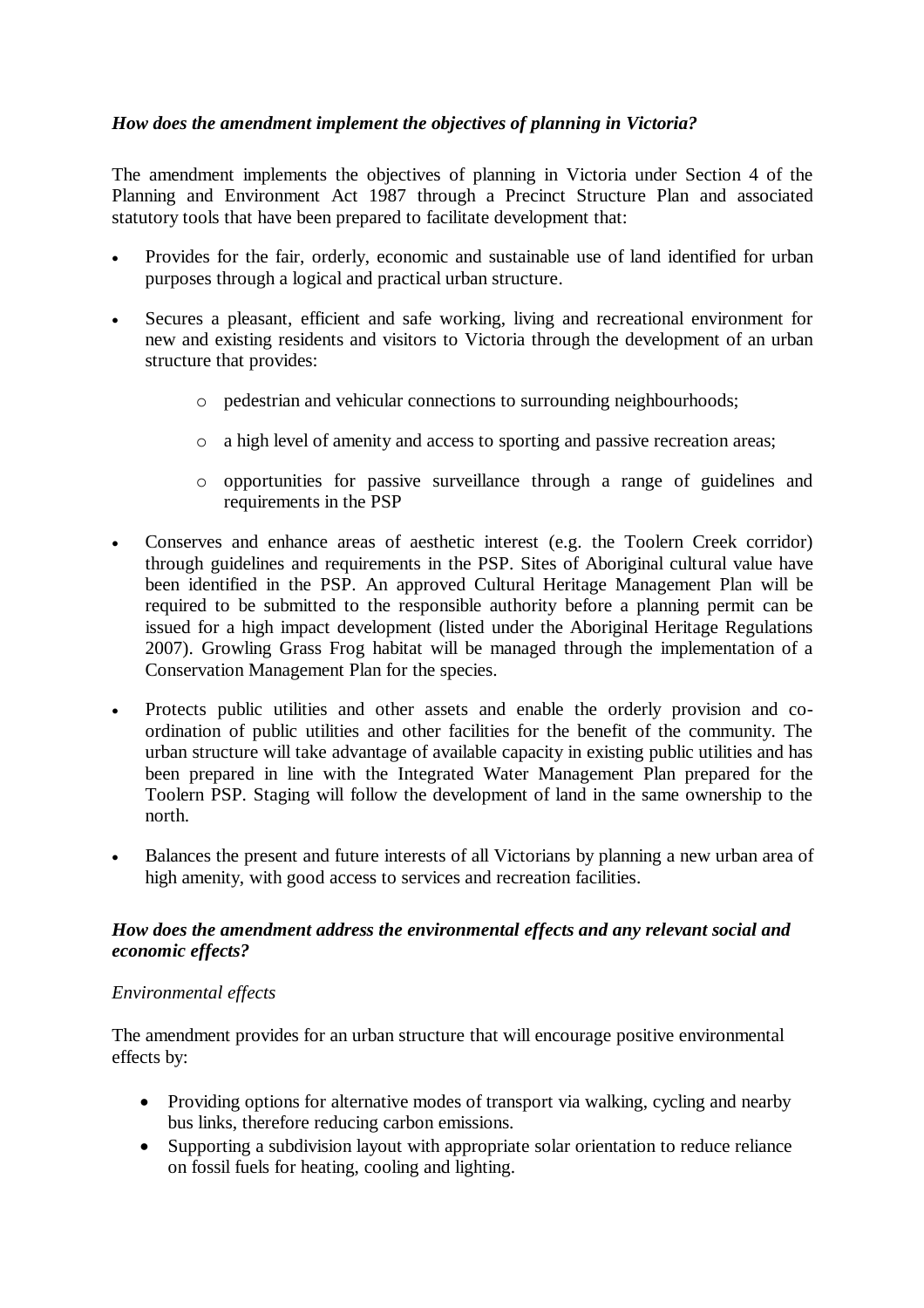- Promoting the conservation, reuse and recycling of water through the use of Class A recycled water from Surbiton Park.
- Incorporating substantial areas of Regional Park within the precinct.

# *Social and Economic effects*

The amendment is expected to have generally positive social and economic effects including:

- Providing families with a high amenity neighbourhood close to recreation facilities.
- Generating employment in the construction industry.

# *Does the amendment comply with the requirements of any Minister's Direction applicable to the amendment?*

The amendment is consistent with the Ministerial Direction on the Form and content of Planning Schemes under Section 7(5) of the Act.

The amendment complies with the following relevant Ministerial Directions:

# *Direction No.1 - Potentially Contaminated Land*

The draft schedule to the UGZ requires that a site assessment of the potential for contaminated land is provided with an application to use or develop the land for a sensitive use. Such an assessment will ensure that the condition of the land is known and any identified contamination can be addressed, if required, prior to development occurring.

The draft schedule to the UGZ also requires that prior to the issue of a Statement of Compliance for the subdivision of land, further testing in accordance with the recommendations of the preliminary ESA must be carried out and any additional requirements must be carried out to the satisfaction of the responsible authority.

## *Direction No 9 - Metropolitan Strategy*

Direction No. 9 has been considered in drafting the amendment. The amendment complies with this direction.

## *Direction No. 11 - Strategic Assessment of Amendments*

This direction seeks to ensure a comprehensive strategic evaluation of a planning scheme amendment. The Explanatory Report addresses the requirements of this direction.

## *Direction No. 12 - Urban Growth Areas*

Direction 12 requires that when preparing an amendment to introduce a precinct structure plan or a schedule to the Urban Growth Zone the planning authority must evaluate and include in the explanatory report a discussion about:

## *How the amendment implements any Growth Area Framework Plan applying to the land.*

The amendment implements the draft West Growth Corridor Plan applying to the land through the development of the precinct for urban, residential purposes and open space. The precinct is in proximity to the Principal Public Transport Network, the Toolern Principal Town Centre and the metropolitan freeway network – making the precinct an accessible place to live and providing future residents with a range of transport, retail, community service, recreation and employment options.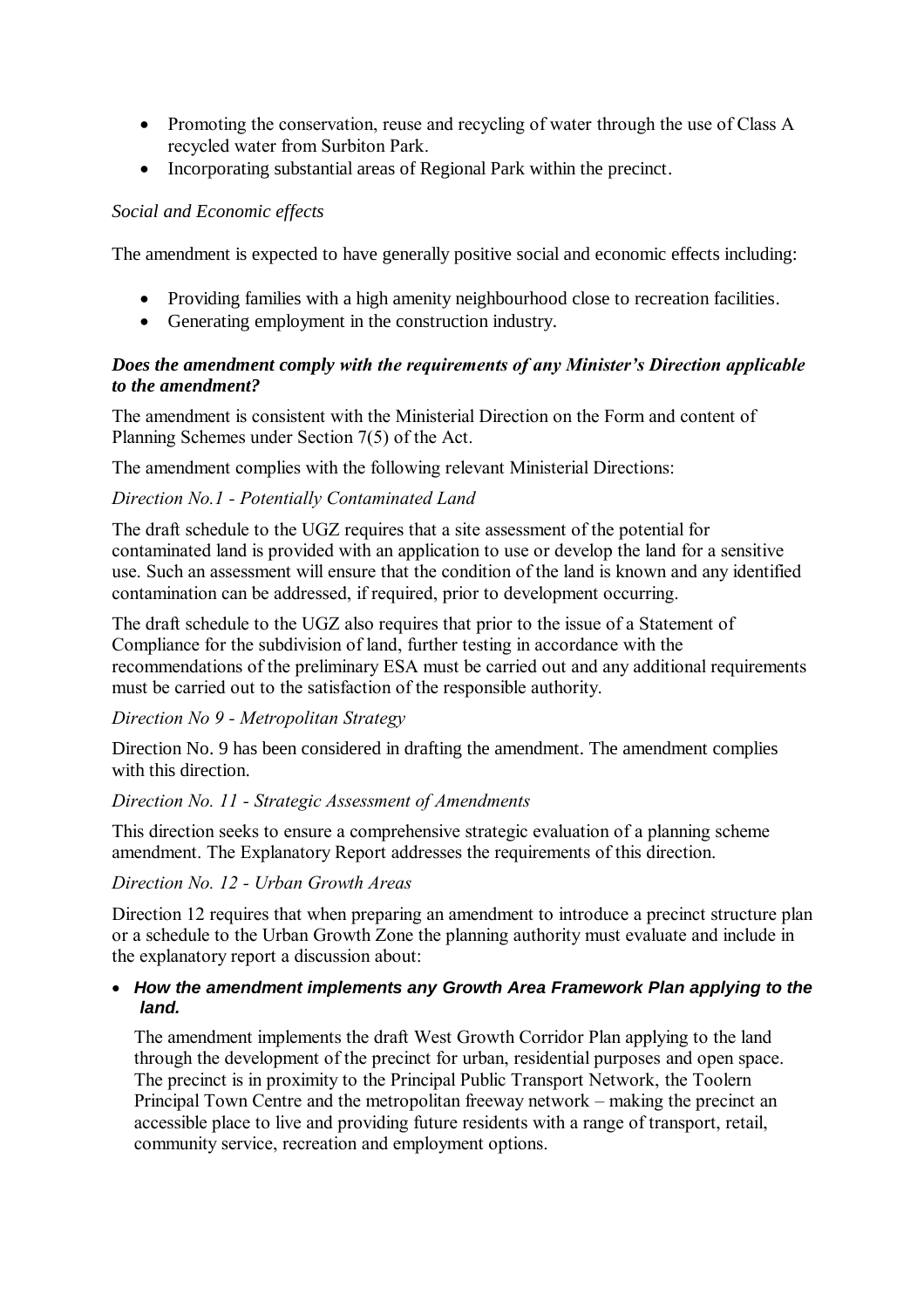### *How the provisions give effect to the intended outcomes of the precinct structure plan.*

The UGZ6, Toolern Park PSP, and use of Clause 52.01 will effectively implement the Precinct Structure Plan and ensure the outcomes sought by the plan are clearly defined. The UGZ will apply two standard Victoria Planning Provision zones (Residential 1 Zone and Public Park and Recreation Zone) across the plan area.

#### **•** *How a translation of the provisions can be achieved, once development anticipated by the precinct structure plan is substantially complete.*

The UGZ Schedule 6 has been structured in such a way that the ultimate translation to conventional Victoria Planning Provision zones can occur in a timely and efficient manner once the land has been developed.

#### *How does the amendment accord with the Precinct Structure Planning Guidelines (October 2009)?*

#### *Objective one: To establish a sense of place and community*

The precinct will have a strong sense of place based on the natural elements of the regional park and Toolern Creek Corridor. The Strathtulloh Estate to the south will also provide a low density/semi-rural backdrop to the precinct and reinforce the precinct as an urban area in bushland surrounds.

Given the relatively small population of the Toolern Park PSP area, a local town centre, primary school and dedicated community centre are not warranted within the precinct. Funding will be allocated via an agreement under Section 173 of the Act for the expansion of the Multi-Purpose Community Centre to the east of the precinct at Community Hub 3 identified in the incorporated Toolern PSP. The surrounding network of local town centres and education facilities nominated in the incorporated Toolern PSP have sufficient capacity to support the projected population within Toolern Park.

## *Objective two: To create greater housing choice, diversity and affordable places to live*

The amendment follows a conventional approach to the distribution of housing density.

Land surrounding the local park (as identified on the urban structure plan in the PSP) has been earmarked for medium density development with the overall precinct achieving 15 dwellings per hectare to provide a variety of housing products at varying price points. The inclusion of provisions to enable the construction of dwellings on lots less than 300 square metres without a planning permit is expected to contribute to improvements in housing affordability.

#### *Objective three: To create highly accessible and vibrant activity centres*

The PSP does not nominate any local town centres. As previously noted, the projected population of the precinct does not provide sufficient demand to support a local town centre – surrounding centres nominated in the incorporated Toolern PSP and within close proximity to the Toolern Park precinct will support the needs of future residents.

#### *Objective four: To provide for local employment and business activity*

No dedicated employment areas are planned for the precinct. Significant employment areas are located north in the Melton Employment area and the future Toolern Principal Town Centre. In addition to home based occupations, surrounding local town centres and schools will be the employment generators in proximity to the precinct.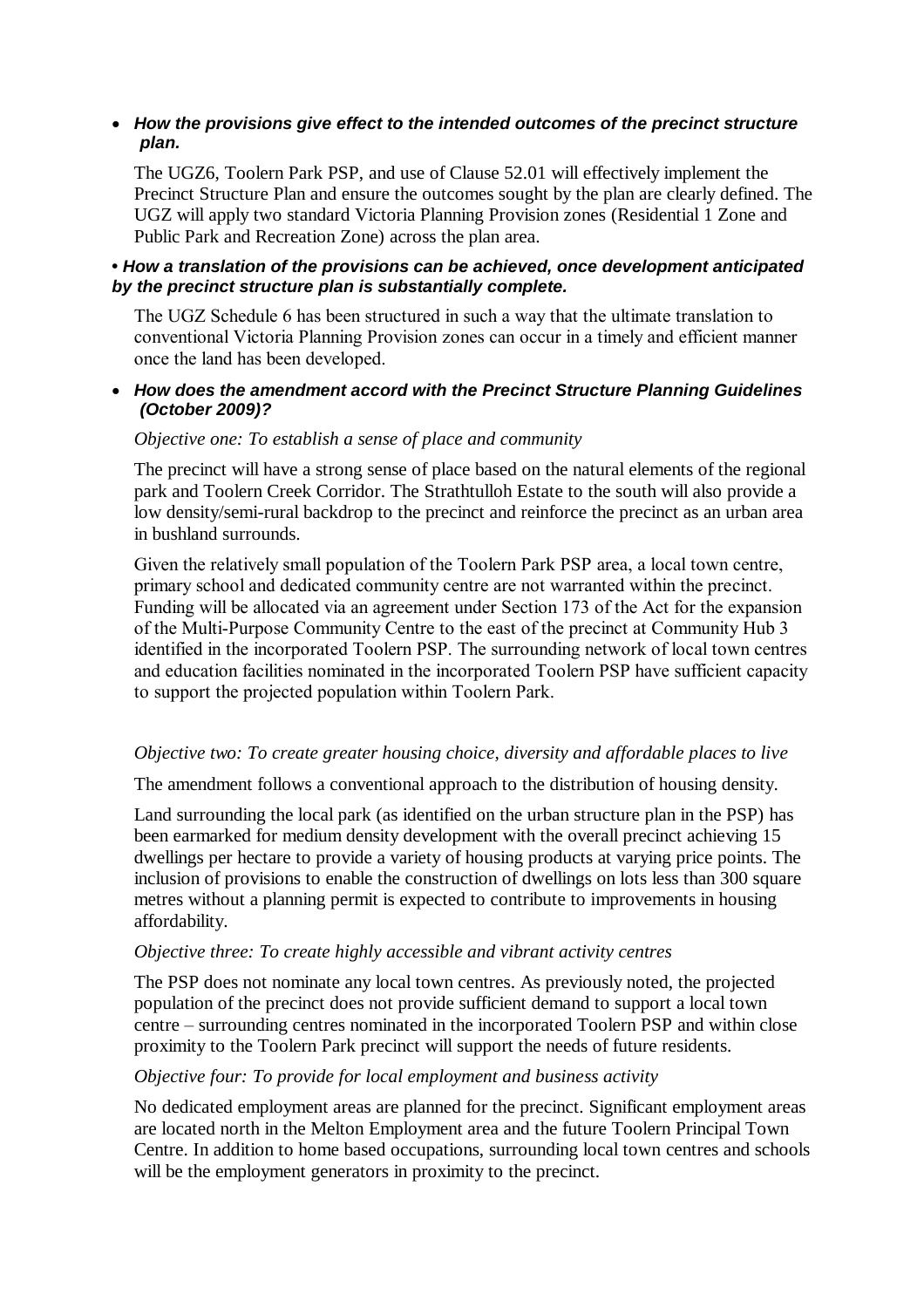### *Objective five: To provide better transport choices*

The road and path network within the precinct has been planned to integrate with the existing and future transport network in the surrounding area. The proposed East-West Arterial provides access between the precinct, the wider Toolern and Melton areas and the Western Freeway and proposed Outer Metropolitan Ring Road provide excellent car access to metropolitan Melbourne and Regional Victoria. The proposed Toolern Railway Station

*Objective 6: To respond to climate change and increased environmental sustainability*

*and*

# *Objective 7: To deliver accessible, integrated adaptable community infrastructure*

The PSP aims to:

- minimise private vehicle use for local trips through direct connections to surrounding local facilities,
- increase the density of housing, particularly around the local park, to use less land and respond to demand for smaller household sizes
- create an on road bicycle and off road shared-trail network to promote convenient access to precinct facilities and minimise the need for car use
- create landscapes in public spaces and streets that provide shade, amenity and animal habitat.

All elements of the PSP guidelines are used in the precinct structure plan to set out the relevant standards and controls for achieving the PSP guideline objectives.

## *S46m(1) - Direction on Development Contributions Plan*

There is no development contribution plan for the precinct, funding for those projects identified in the PSP will be allocated through a Section 173 agreement.

## *How does the amendment support or implement the State Planning Policy Framework?*

The amendment is consistent with and has been prepared in accordance with the State Planning Policy Framework as outlined below:

The amendment is consistent with and has been prepared in accordance with the State Planning Policy Framework as outlined below. The amendment:

*Clause 11: Settlement.*

- Will be in proximity to proposed transport routes;
- Will provide a mix of residential densities and household types at a rate of approximately 15 -30 dwellings per hectare;
- Integrates with the surrounding Toolern Precinct Structure Plan area and the existing rural residential area to the south, including existing environmental features in the Toolern Creek corridor;
- Provides for a well integrated open space network, linked by cycling and walking trails that connect with surrounding neighbourhoods;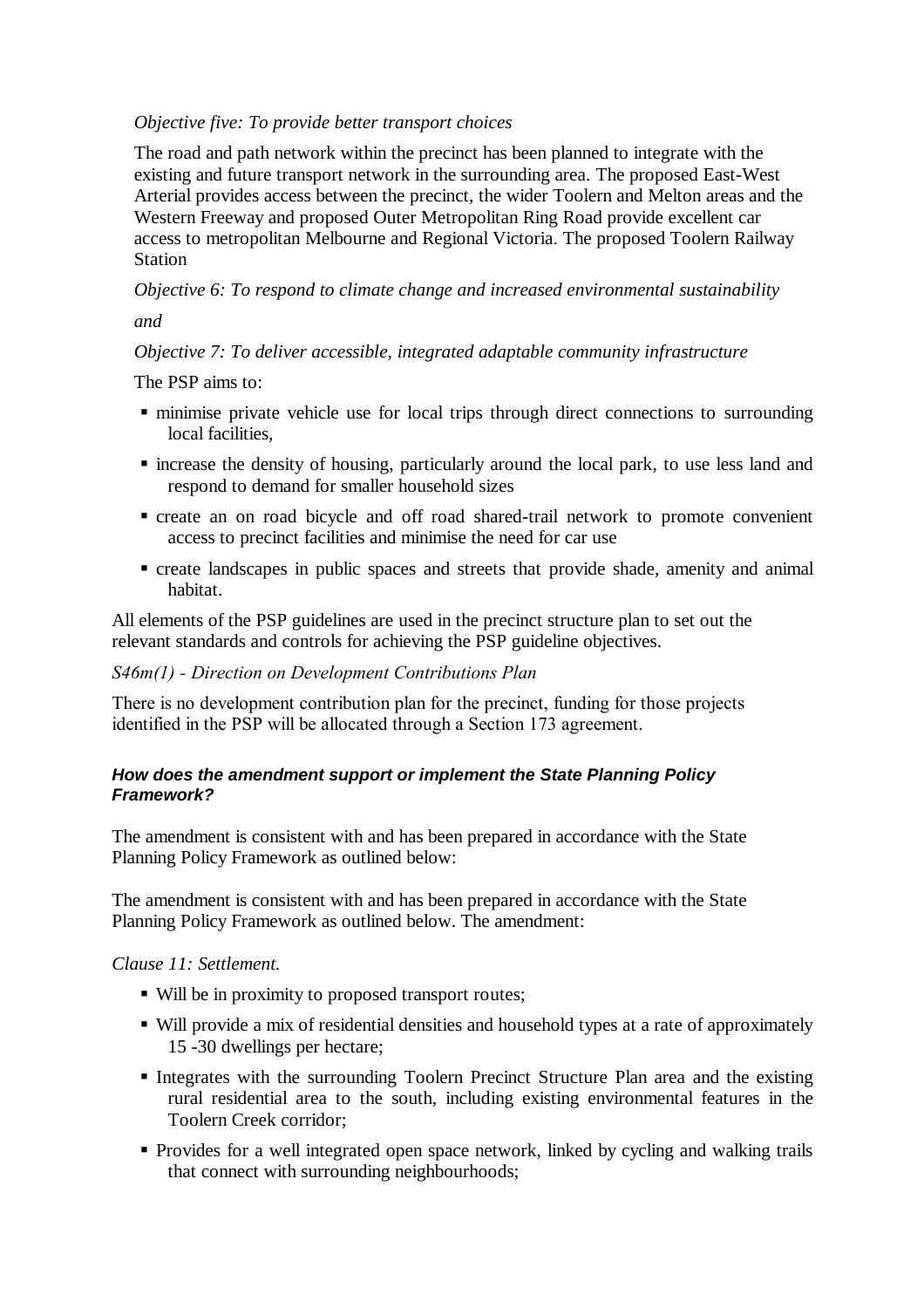- Provides a framework for urban development that responds to surrounding existing and planned development and natural features;
- Releases additional land for residential development with a capacity for sensitive nonresidential uses; and
- Provides for the orderly development of land and supporting infrastructure.

## *Clause 12: Environmental and Landscape values.*

- Aids in the protection and enhancement of biodiversity at a regional level;
- Retains native vegetation via the Toolern NVPP and provides habitat improvements;
- Provides guidelines for the Toolern Creek Regional Park interface and East-West Arterial crossing.

## *Clause 15: Built Environment and Heritage.*

- Identifies Aboriginal heritage sites;
- Establishes an integrated neighbourhood that responds to the location and enhances amenity values;
- Provides for subdivision and land use that locates more medium density development near open space and public transport routes;
- Facilitates high quality development that maximises the density and safety of the public realm.

#### *Clause 16: Housing.*

- Encourages a range of densities;
- Promotes housing affordability through the release of more residential land;
- Delivers an appropriate housing mix.

#### *Clause 17: Economic Development.*

Delivers residential development in close proximity to planned activity centres thus supporting commercial uses and enhancing employment opportunities in nearby employment areas.

#### *Clause 18: Transport.*

• Promotes alternative modes of transport such as walking and cycling, by providing an integrated walking and cycling network.

#### *Clause 19: Infrastructure.*

- Enables delivery of water, sewerage and drainage infrastructure;
- Facilitates delivery of high capacity broadband and telecommunications infrastructure.

#### *How does the amendment support or implement the Local Planning Policy Framework?*

The amendment is consistent with and has been prepared in accordance with the Local Planning Policy Framework as discussed below.

#### Municipal Strategic Statement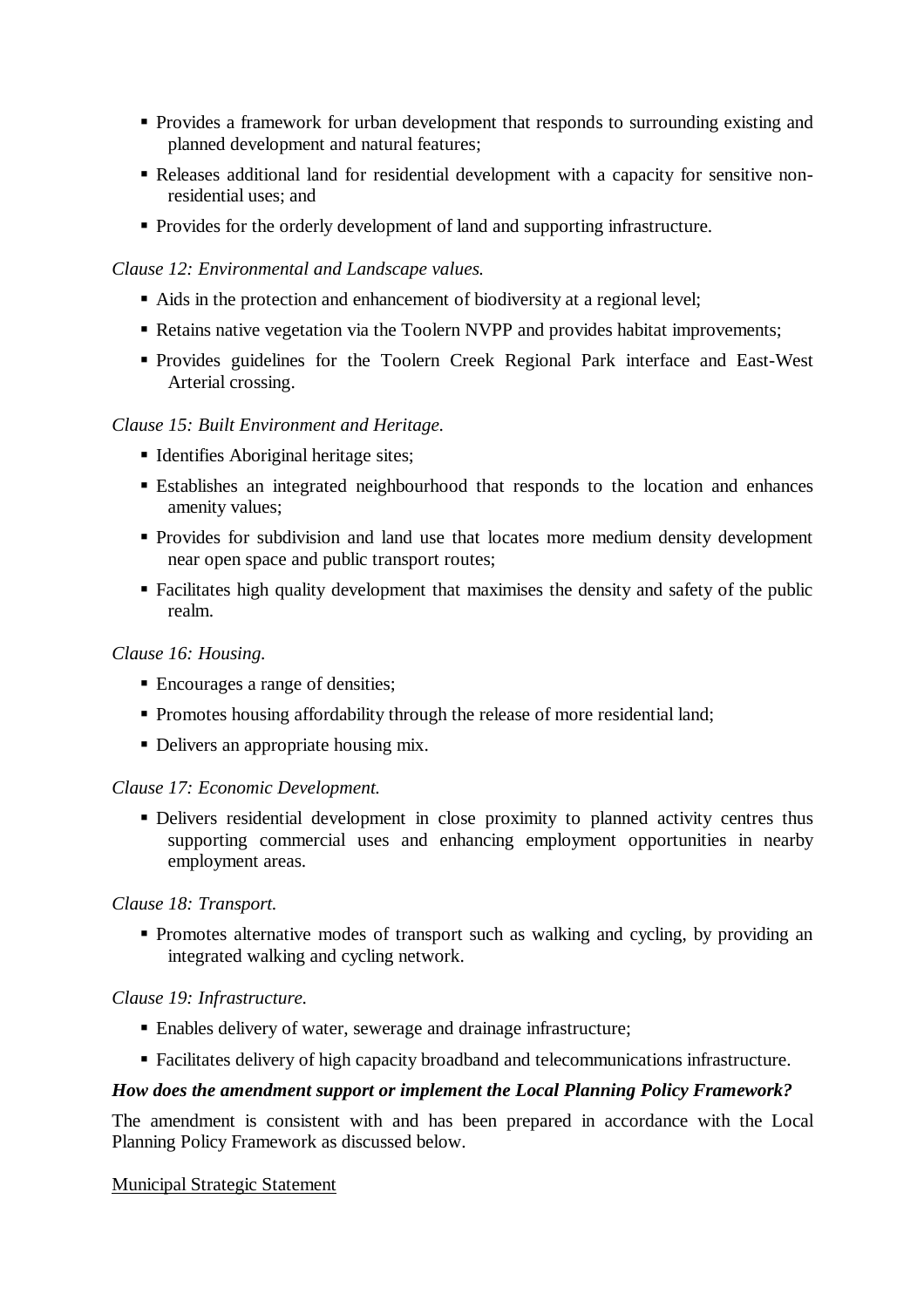- Clause 21.03 Planning Visions and Objectives for Melton. This policy provides an overarching vision for the Shire of Melton to the year 2015. The policy lists the following key land use objectives:
	- *- Residential Land Use.* The amendment will create a sustainable and liveable community through the provision of an urban structure that provides for a good mix of lots sizes and complementary open space areas.
	- *- A Sustainable Environment.* The amendment provides for an urban structure that supports a range of sustainability measures. Key measures include dedicated cycle routes proximity to public transport.
	- *Employment.* The amendment does not include any dedicated employment areas, but will facilitate employment through the office floorspace provisions in the UGZ6.
	- *- Retailing.* The amendment supports the growth and development of vibrant and dynamic retail centres by providing additional catchment for planned town centres in the surrounding Toolern Precinct Structure Plan.
	- *- Transport and Movement.* The PSP will ensure that efficient and integrated transport infrastructure is provided for the new community through the designation of a future road network, walking and bicycle paths.
	- *- Rural Land Use.* The amendment will not compromise existing nearby rural land uses and vice versa.
	- *- Areas of Historical, Cultural and Environmental Significance.* The PSP identifies sites of Aboriginal cultural heritage.

Local Planning Policies

- *Clause 22.01- Residential Land Use Policy.* The policy objectives of Clause 22.01 are supported by the outcomes of the Structure Plan which will provide for a diverse range of housing options.
- *Clause 22.03- Recreation and Open Space Networks Policy.* The amendment supports this policy by providing for a variety of passive and active open space areas which have been designed as a key component of the future urban structure of the precinct.
- *Clause 22.04- Urban Development Policy.* In support of this policy the concurrent S173 agreement will facilitate the timely provision of infrastructure.
- *Clause 22.05- Employment Policy*. The amendment supports this policy by providing opportunities for local, home-based employment.
- *Clause 22*.06- *Retailing Policy*. The amendment supports this policy by providing additional catchment for planned town centres in the surrounding Toolern Precinct Structure Plan..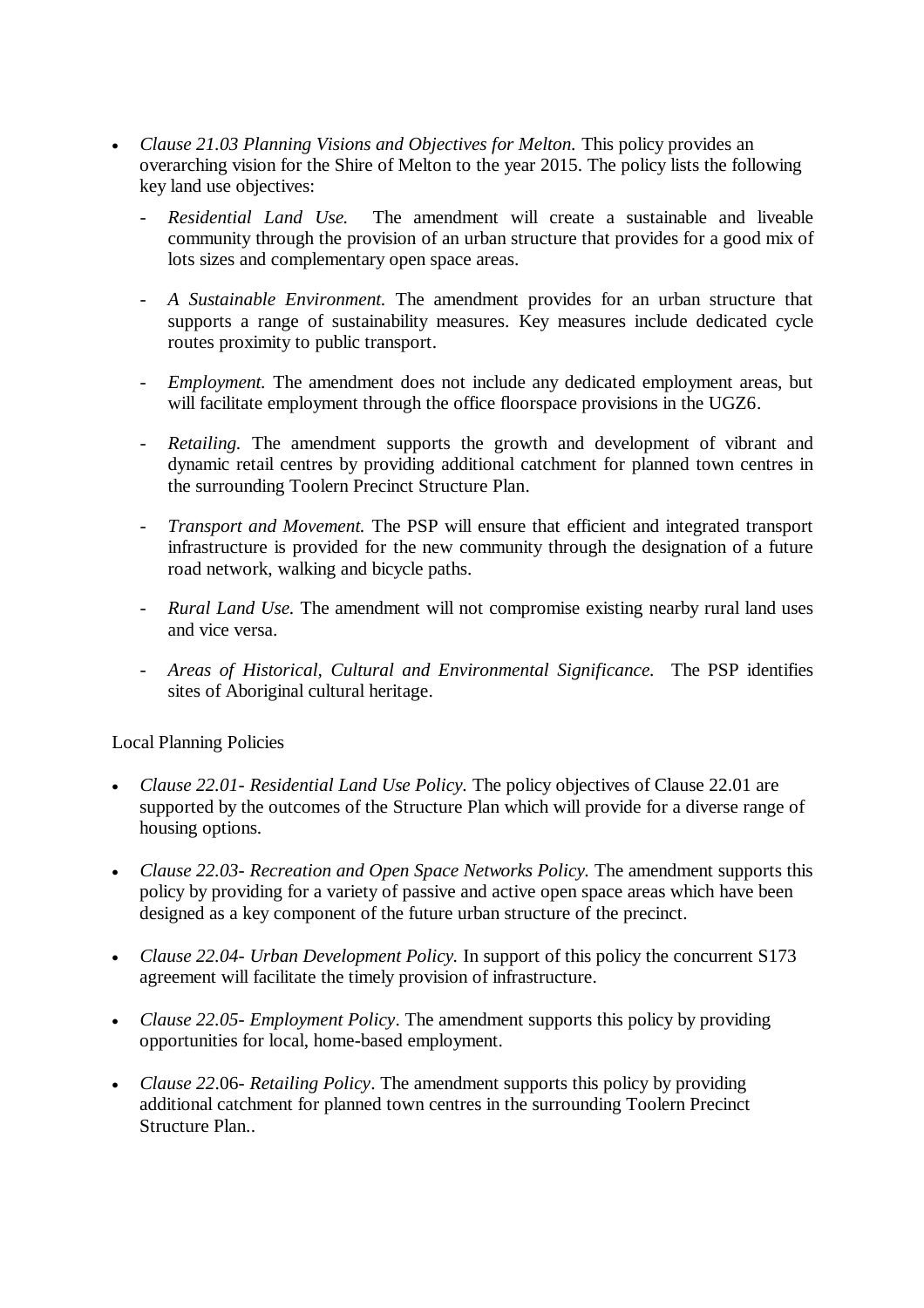*Clause 22.07- Transport and Movement Policy*. The PSP will ensure that safe road networks are provided to accommodate future development.

## *Does the amendment make proper use of the Victoria Planning Provisions?*

The amendment meets the form and content requirements of the Victorian Planning Provisions. Importantly, the application of the UGZ is considered an appropriate tool to apply a suite of Victoria Planning Provision zones to guide future use and development of the site through the specification of conditions and requirements for permits.

## *How does the amendment address the views of any relevant agency?*

The Merrifield West Precinct Structure Plan, Development Contributions Plan and Native Vegetation Precinct Plan have been prepared in consultation with relevant agencies.

## *Does the amendment address relevant requirements of the Transport Integration Act 2010?*

The Growth Areas Authority is an 'interface body' under the *Transport Integration Act 2010*. Under Section 25 of that Act:

*(1) An interface body must have regard to the transport system objectives when exercising powers and performing functions under any interface legislation which are likely to have a significant impact on the transport system.*

*(2) An interface body must have regard to the decision making principles in making decision under any interface legislation which are likely to have a significant impact on the transport system.*

The way in which the precinct structure plan program in general has regard to the *Transport Integration Act 2010* can be viewed at the GAA website.

The amendment is likely to have a significant impact in the transport system at a local level. It will require upgrades to nearby parts of the regional road network and will allow the creation of a new local road network that will set the future pattern of development in the precinct. It will contribute to the development of the bus network in the area and create demand for train services.

The proposed additions and changes to the existing transport system in and adjacent to the precinct will meet the transport system objectives by:

- Providing for an interconnected road system that responds to the likely level of use generated by the precinct and hence facilitating investment in housing and local retail services in the area
- enabling efficient access to existing and planned employment and services in and around Mickleham and the Hume corridor through connections to the arterial road network and planned extensions to bus services
- ensuring the road network minimises impacts on the site's topography, native vegetation and water flow regimes
- providing locally based sports, recreational and community facilities to reduce the need for extended travel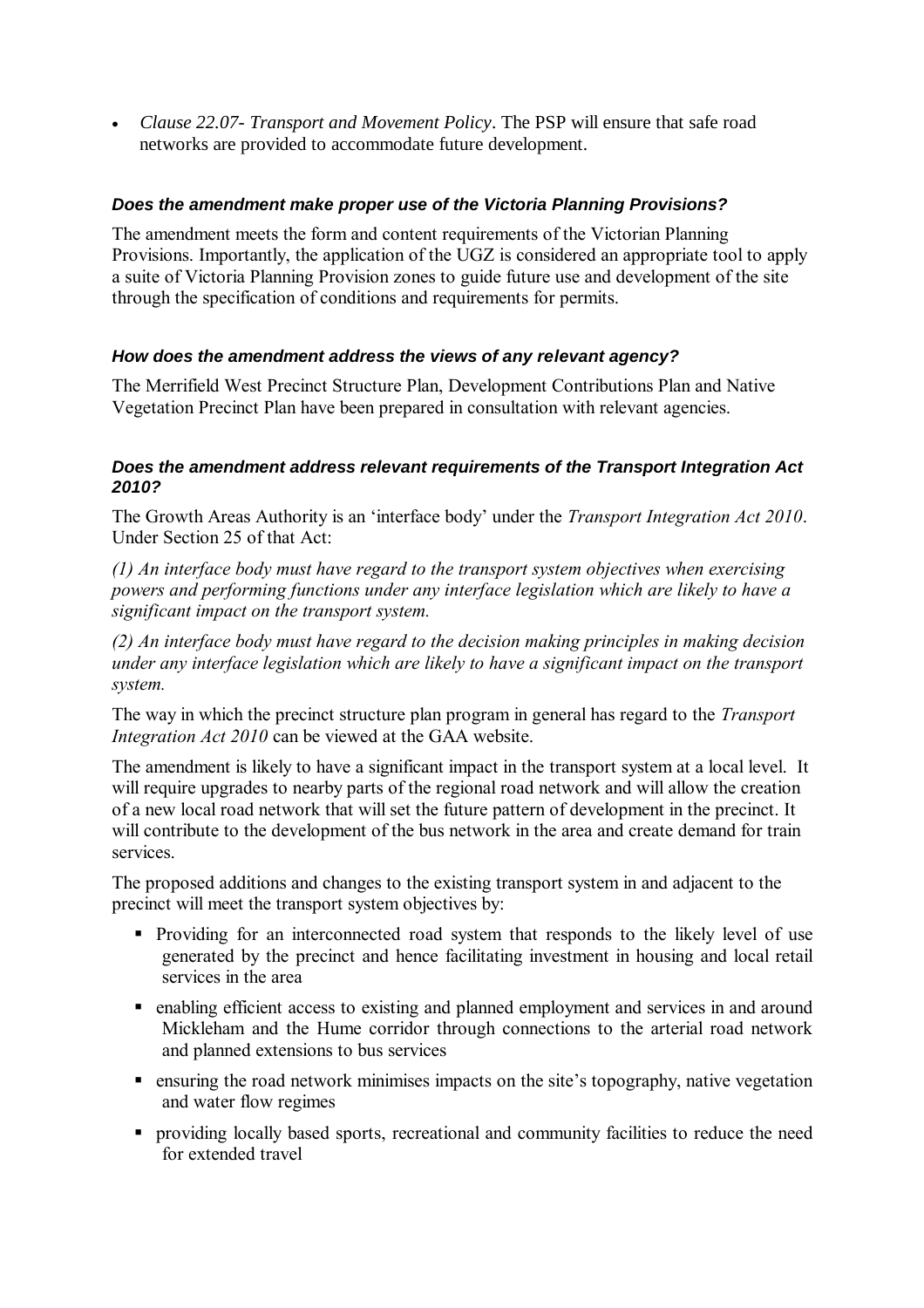- designing roads that are of a suitable scale and compatible with the expected travel demand and that provide a suitable scale and impact in relation to likely adjoining development
- infrastructure provided for through the Development Contributions Plan will generally be provided as sufficient demand arises for the relevant infrastructure item and provides the opportunity for the efficient construction of items concurrent with subdivisional development
- Integrating the construction of bus stop facilities with the development process to minimise construction costs and provide the opportunity to optimise the location of bus stops and design of roads in relation to bus routes and associated facilities
- Integrating relevant government bodies involved in the provision of transport infrastructure and services in the decision making process of the amendment

#### *Are there any applicable statements of policy principles prepared under section 22 of the Transport Integration Act 2010?*

• There are no applicable statements of policy principles prepared under the Act.

#### *Resource and administrative costs*

## *What impact will the new planning provisions have on the resource and administrative costs of the responsible authority?*

The amendment will have minimum impact on the resources and administrative costs of the responsible authority. The incorporation of the PSP in the Planning Scheme will facilitate the future orderly and proper planning of the area.

Further, the UGZ Schedule 6 has been structured in such a way that the ultimate translation to conventional Victorian Planning Provisions zones can occur in a timely and efficient manner once the land has been developed.

The amendment will significantly reduce development timeframes, home buyers' costs and the number of planning permits otherwise required to facilitate development by:

- incorporating the requirements of the Commonwealth *Environment Protection and Biodiversity Conservation Act 1999* under an endorsed program.
- using an incorporated NVPP to remove the need for a permit to remove vegetation in accordance with the plan.
- reduce the requirement for a planning permit for houses on smaller lots through the introduction of a standardised code.

## **Where you may inspect this Amendment**

The Amendment and Planning Permit application is available for public inspection, free of charge, during office hours at the following places:

| Shire of Melton | Growth Areas Authority      |
|-----------------|-----------------------------|
| Civic Centre    | Level 29, 35 Collins Street |
| 232 High Street | <i>MELBOURNE</i>            |
| <i>MELTON</i>   |                             |